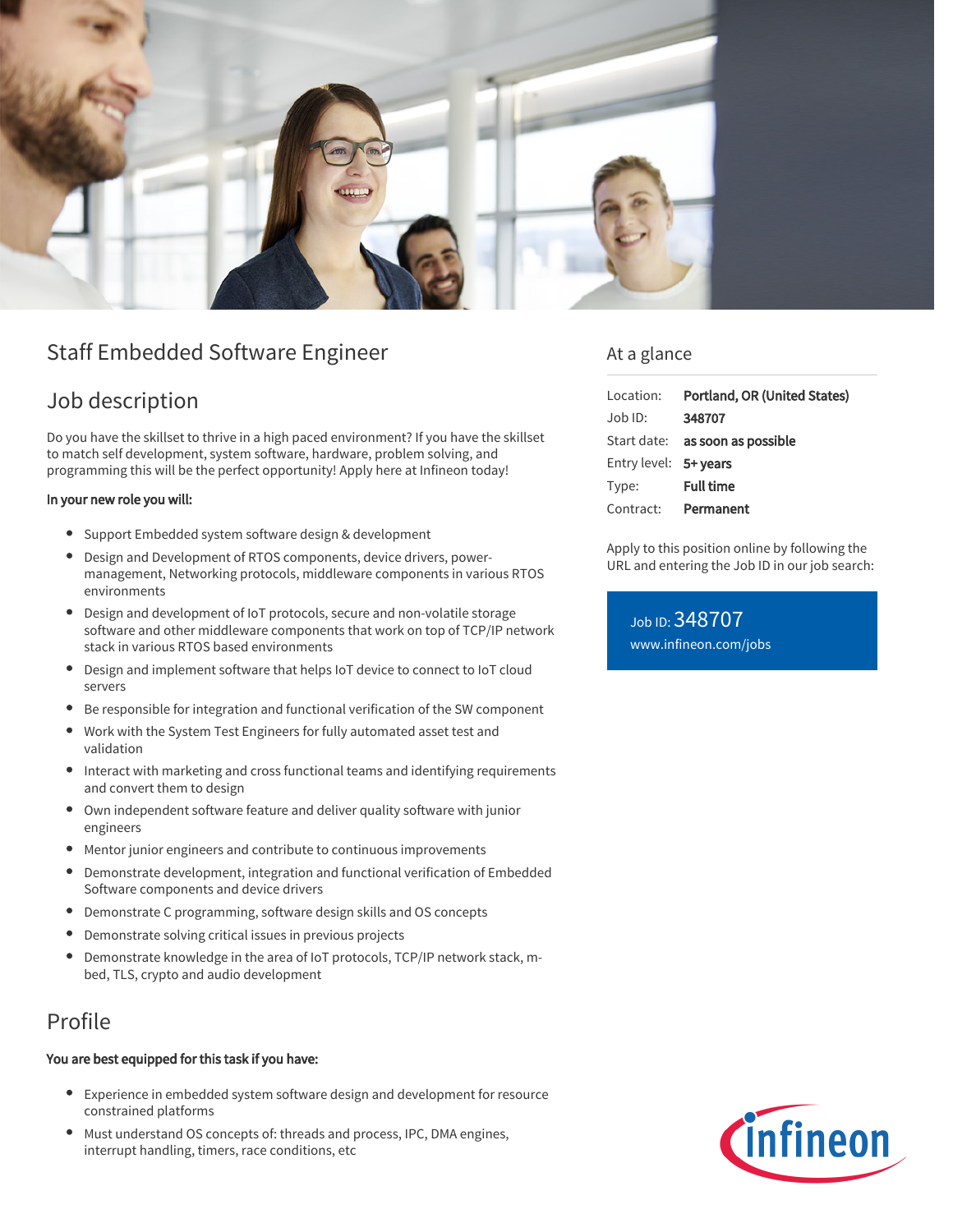- Domain knowledge & working experience with some of IO interfaces such as SDIO, UART, I2C, Flash, NVM etc
- Knowledge and working experience with ARM Architectures and popular RTOSes such as ThreadX, FreeRTOS etc
- Experience with RTOS components and device drivers
- Working knowledge of TCP/IP based networking stack and IoT protocols such as MQTT, AMQP, HTTP, CoAP, etc. is desired
- Working experience with mbed TLS, crypto, audio/voice and streaming middleware development is desired
- Strong analytical, diagnostic and problem solving skills. Familiar with embedded debugging
- $\bullet$  Proficient in C/C++
- Proficient in RTOS, IPC, multi thread programming, socket programming
- Experience in Python, shell scripting
- Experience in Agile development methodology
- Excellent debugging skills and experience with using the tools such as JTAG, debuggers etc
- Experience with development tools such as GIT, JIRA, IAR and ARM C toolchains
- Knowledge of ARM processors  $\bullet$
- Experience in development of IoT products and knowledge of Wi-Fi and Bluetooth/BLE

### Why Us

#### Part of your life. Part of tomorrow.

We make life easier, safer and greener – with technology that achieves more, consumes less and is accessible to everyone. Microelectronics from Infineon is the key to a better future. Efficient use of energy, environmentally-friendly mobility and security in a connected world – we solve some of the most critical challenges that our society faces while taking a conscientious approach to the use of natural resources.

Cypress Semiconductor Corporation is an equal opportunity employer. All qualified applicants will receive consideration for employment without regard to race, color, religion, sex (including pregnancy, childbirth, or related medical conditions), gender identity, national origin, ancestry, citizenship, age, physical or mental disability, legally protected medical condition, family care status, military or veteran status, marital status, domestic partner status, sexual orientation, or any other basis protected by local, state, or federal laws. Applicants with questions about access or requiring a reasonable accommodation for any part of the application or hiring process should contact the Talent Network by phone at (408) 503-2194.

Employment at Infineon is contingent upon proof of your legal right to work in the United States under applicable law, verification of satisfactory references and successful completion of a background check and drug test, and signing all your onboarding documents .

In some instances, if applicable, U.S. export control laws require that Infineon obtain a U.S. government export license prior to releasing technologies to certain persons. This offer is contingent upon Infineon's ability to satisfy these export control laws as related to your employment and anticipated job activities. The decision whether or not to submit and/or pursue an export license to satisfy this contingency, if applicable, shall be at Infineon's sole discretion.

#### IMPORTANT NOTICE:

Infineon is requiring all new U.S. employees and contractors to be fully vaccinated against COVID-19. Full vaccination is defined as two weeks after both doses of a twodose vaccine or two weeks since a single-dose vaccine has been administered. Anyone unable to be vaccinated, either because of a sincerely held religious belief or a medical condition or disability that prevents them from being vaccinated, can request a